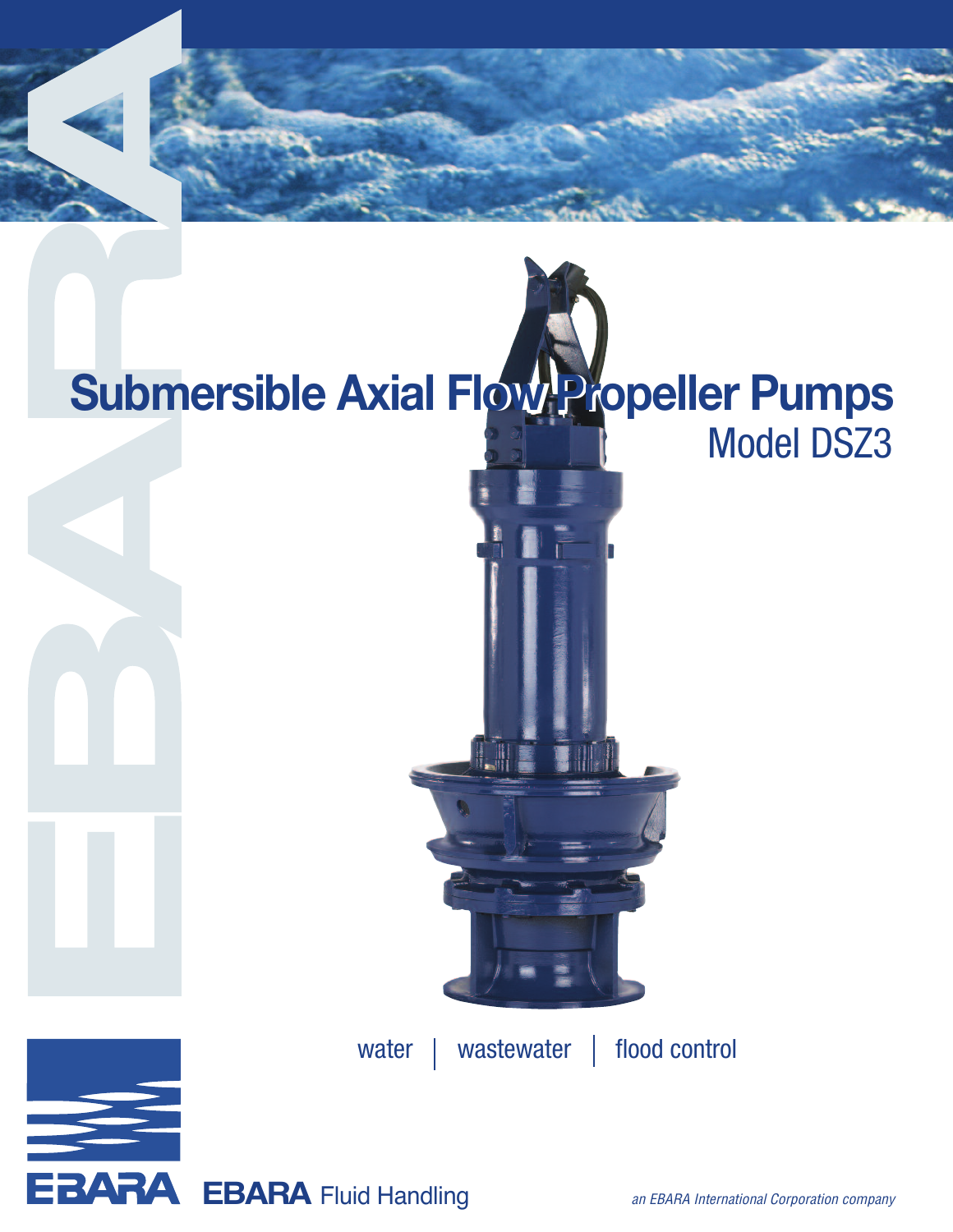# Model DSZ3

## Features

- **Watertight cable entry system** prevents capillary action and protects against moisture; reduces maintenance costs...
- **Junction area** includes a terminal board for cable connections allowing for fast efficient replacement; area sealed from the stator housing; prevents leakage into the motor; reduces the possibility of failure
- **Heavy duty, high efficiency, air filled motor,** Class F insulated, rated for 311°F with a 1.10 service factor dissipates heat easily; thermal protection in each phase of windings protects; operates cooler with higher efficiencies; longer service life with lower operating costs
- **Double and triple row grease bearings** carries thrust loading with L-10 life of 100,000 hours; ensures long, dependable operation and lowers maintenance costs
- **Float type leakage detector** provides early warning of mechanical seal failure; avoids costly motor repairs
- **Cartridge type, duplex mechanical seals** assembled in tandem arrangement; easy maintenance and high reliability
- **High efficiency, axial flow impellers** accept large diameter solids; lowers operating costs
- **Replaceable case liner** maintains working clearances while lowering case replacement costs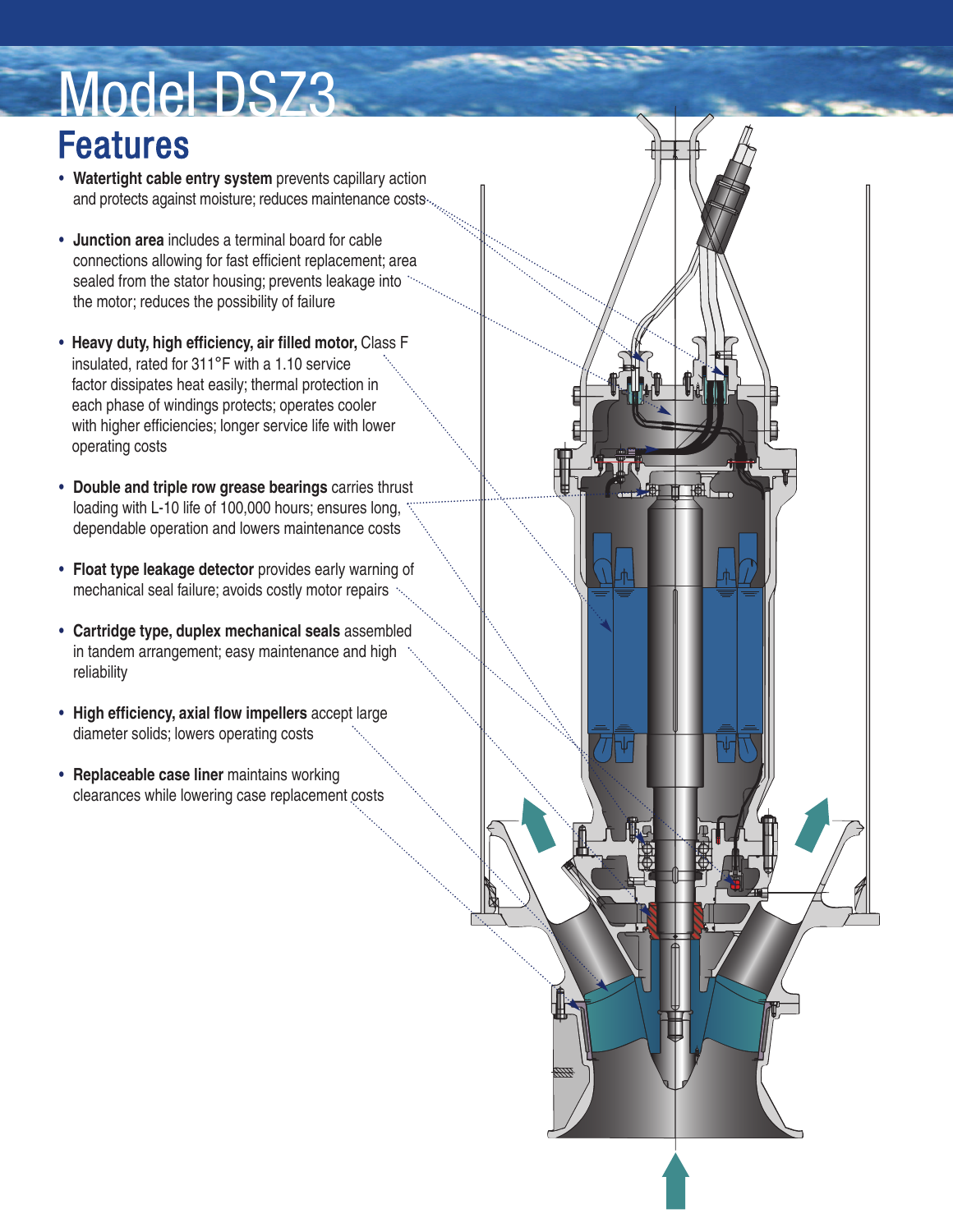Sealed junction area  $\Theta$ C









- **Upper seal O rings** NBR
- **Upper seal faces** Carbon vs Ceramic
- **Lower seal O rings** Viton
- **Lower seal faces —** Silicon carbide vs Silicon carbide
- **Seal springs** 304SS
- **Shaft sleeve** 304SS

Note: Optional seal face materials available

### **Double mechanical seal detail**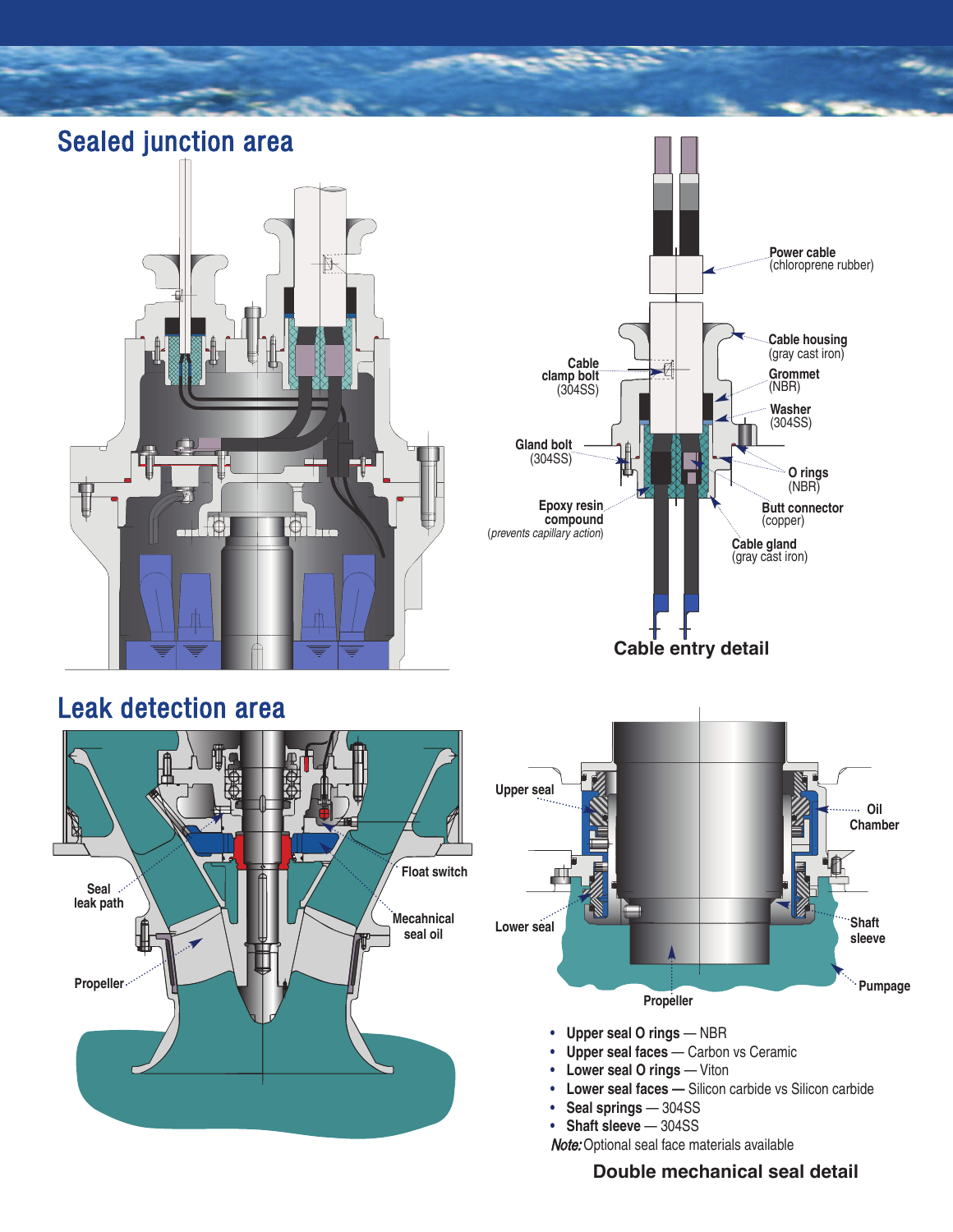## **Materials**



| No.    | Qty | <b>Part Name</b>         | <b>Material</b>  | <b>ATM/AISI Code</b>   | No.    | Qty | <b>Part Name</b>        | <b>Material</b>  | <b>ATM/AISI Code</b>   |
|--------|-----|--------------------------|------------------|------------------------|--------|-----|-------------------------|------------------|------------------------|
| 915    |     | <b>Terminal Board</b>    |                  |                        | 811-01 |     | Power Cable             |                  |                        |
| 910    |     | Leakage Detector Support | Cast Iron        | ASTM A48 CL, 30        | 802    |     | Stator                  | Copper           |                        |
| 909    |     | Leakage Detector         |                  |                        | 801    |     | Rotor                   | Aluminum         |                        |
| 904    |     | Lifting Hanger           | Steel            | ASTM A283 GR.D         | 606    |     | <b>Suction Bell</b>     | Cast Iron        | <b>ASTM A48 CL, 35</b> |
| 876    |     | <b>Thermal Protector</b> |                  |                        | 604    |     | Discharge Bowl          | Cast Iron        | <b>ASTM A48 CL, 35</b> |
| 849-03 |     | <b>Ball Bearing</b>      | Steel            |                        | 170    |     | Column Pipe             | Steel            | ASTM A283 GR. D        |
| 849-02 |     | <b>Ball Bearing</b>      | Steel            |                        | 169    |     | <b>Rotation Stopper</b> | <b>Steel</b>     | ASTM A283 GR. D        |
| 849-01 |     | <b>Ball Bearing</b>      | Steel            |                        | 168    |     | Sole Plate              | <b>Steel</b>     | ASTM A283 GR. D        |
| 845    |     | <b>Bearing Cover</b>     | Cast Iron        | <b>ASTM A48 CL, 30</b> | 115    |     | O-Ring                  | <b>NBR</b>       |                        |
| 842    |     | Motor Cover              | Cast Iron        | <b>ASTM A48 CL, 35</b> | 111    |     | <b>Mechanical Seal</b>  | See Detail       |                        |
| 830    |     | Shaft                    | <b>Stainless</b> | AISI 403               | 071    |     | Casing Liner            | <b>Stainless</b> | ASTM A743-CF8          |
| 817    |     | Opposite Side Bracket    | Cast Iron        | <b>ASTM A48 CL, 35</b> | 048    |     | Impeller Nut            | <b>Stainless</b> | AISI 403               |
| 816    |     | Power Side Bracket       | Cast Iron        | <b>ASTM A48 CL, 35</b> | 039-02 |     | Key                     | Steel            | AISI 1050              |
| 814    |     | Motor Frame              | Cast Iron        | <b>ASTM A48 CL, 35</b> | 039-01 |     | Key                     | <b>Stainless</b> | AISI 420               |
| 811-02 |     | <b>Control Cable</b>     |                  |                        | 021    |     | Impeller                | Ductile Iron     | ASTM A536-60-40        |

### Optional Materials Notes

021 1 Impeller Stainless ASTM A743 CF8 021 1 Impeller Bronze ASTM B584 C90300

- Mechanical Seal Shaft Sleeve is Stainless Steel.
- Other materials available, consult EBARA.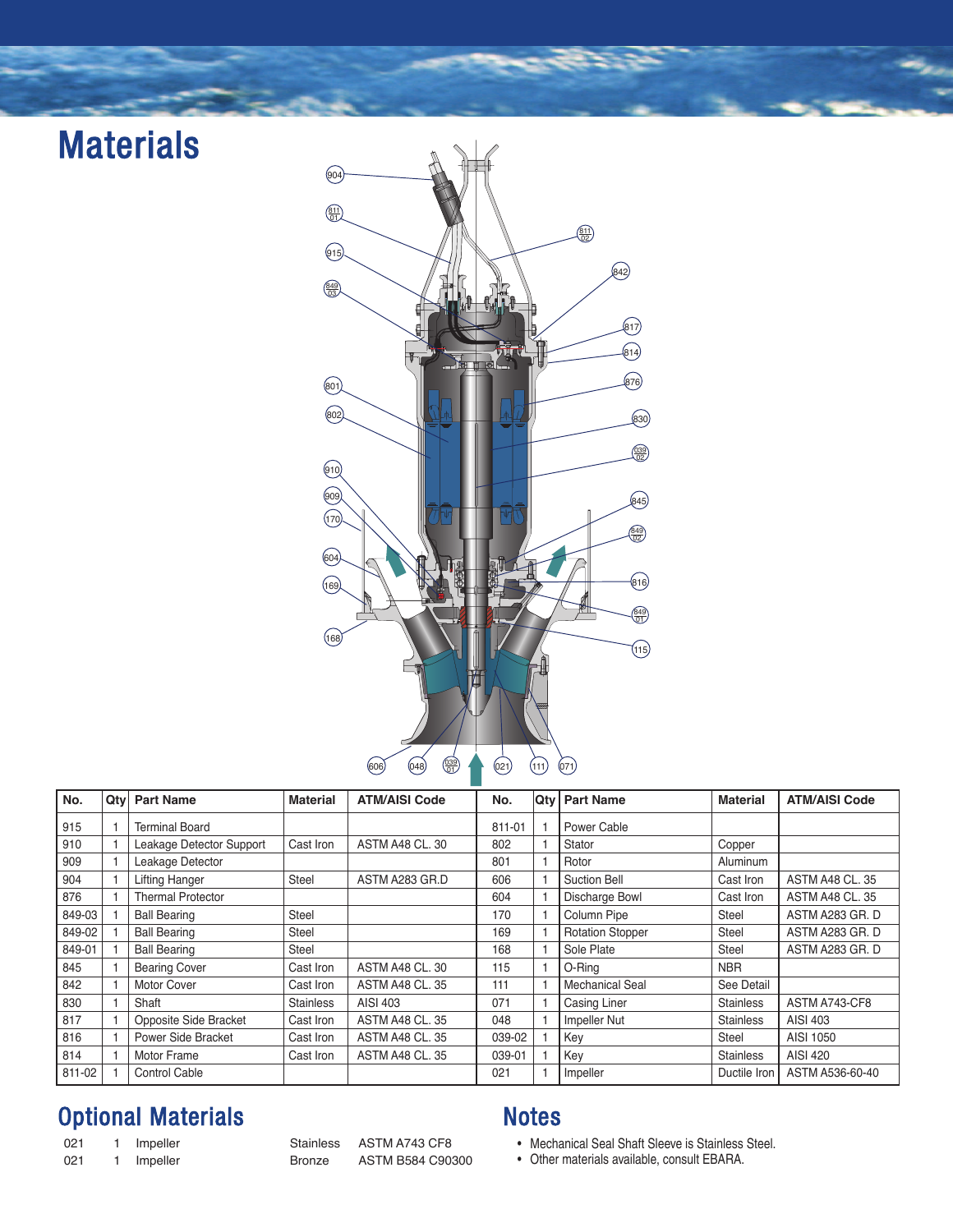## Model DSZ3 Specifications

- Capacities to 55,000 GPM
- Heads to 55 feet
- Horsepower range to 800 HP
- RPM range 600 to 1,800
- Liquid temperatures to 104 F
- Submergence to 82 feet
- Stainless steel shaft
- Replaceable case liner
- Cartridge mechanical seal assembly
- 1.10 Motor service factor
- 10 starts per hour
- Bearing L-10 life of 100,000 hours
- Optional five year warranty
- Seal leak detection system
- Motor winding protection
- Thrust bearing protection
- FM explosion proof models available



### **Vertical suspended column with horizontal discharge**



**Vertical suspended column with vertical discharge**